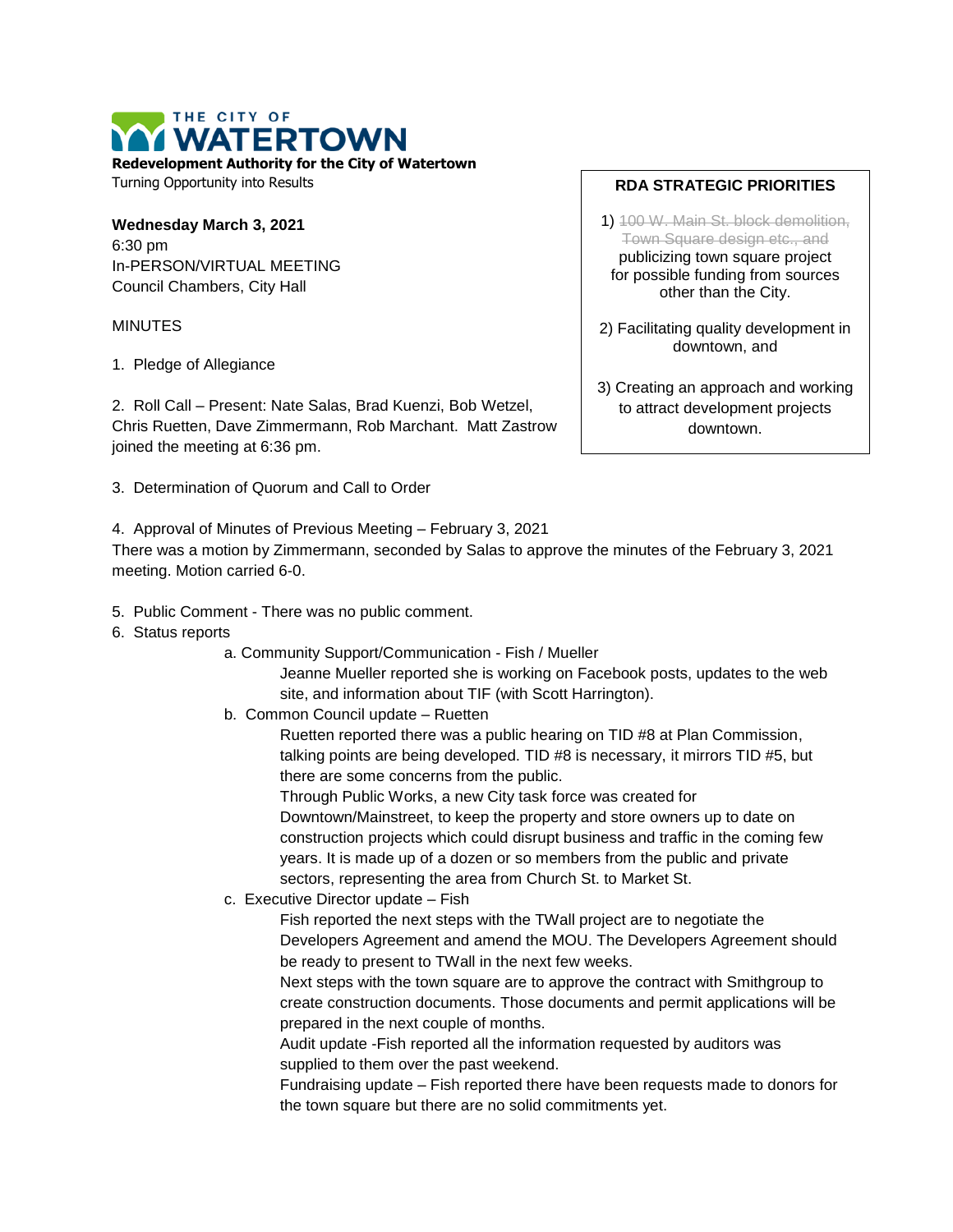Rob Marchant added to the Executive Director's report that this would be Fish-Peterson's last meeting with the hiring of Alex Allon, the new economic development and special projects coordinator at the City. Marchant welcomed Alex and thanked Kristen for her time and effort. Zimmermann and Zastrow also expressed appreciation.

7. **Review/Approve –** Due to the fact that the January financial reports were preliminary, this item was tabled until final January financial were presented.

## 8. **Resolution**: Approve Amendment to the MOU with TWall Enterprises

Fish presented this amendment to the MOU with TWall Enterprises revolves around the deadline to approve the documents. Since the ALTA Survey was delayed, TWall exercised the extension option and requested having until June 1, 2021 to approve the Developers Agreement. There was a motion by Marchant, seconded by Wetzel to approve the resolution. Motion carried 7-0.

9. **Resolution**: Approve Smithgroup contract for construction documents/oversight. Marchant presented the item by first explaining the need for phasing and time for additional fundraising. Adam Hammen of Smithgroup presented an overview of the contract. Salas asked about construction oversight, to which Hammen replied the contract is set up for 1 visit to the site per week and attendance at the construction meeting every other week. Smithgroup would review shop drawings, receive submittals, and review items to make sure they are consistent with the construction drawings created by Smithgroup. They would also handle change management, review contractor documentation for payment and recommend payment of appropriate invoices. Wetzel asked when the bid documents could go out. Hammen replied they are targeting October 2021, and that they would work hard to expedite the process with the DNR related to permit approval for sea wall reconstruction.

Salas asked what they found with the sea wall. Hammen stated in the design development process, their structural and waterfront engineers looked at the wall and concerns were brought to the forefront after examining the condition of the masonry and its vintage (which were questionable), that they would not be able to withstand the test of time. Salas asked if there was value in delaying what we are doing in order to coordinate with TWall. Yes, there is time in the Smithgroup contract to coordinate and have those conversations. Tom Rogers from Smithgroup noted that the delay in the town square project could work to the benefit of being able to coordinate with the TWall project more closely.

Zimmermann asked about the portion of the contract which references a town square of \$2.5 million. This is the base project, which could be enhanced with the completion of Water St. If that gets added, it would increase their fees. Regarding grant funding, Rogers noted they had met with Jaynellen in the City's engineering department and the DNR. They were encouraged to resubmit grant applications because the few points which deterred us from an award are now achievable.

Zastrow asked if \$2.5 million gets us everything except Water St. Hammen replied we could do everything for \$2.5 million without a contingency.

There was a motion by Ruetten, seconded by Zimmermann to approve the Smithgroup contract. A roll call vote was taken. AYE: Salas, Kuenzi, Wetzel, Ruetten, Zimmermann, Zastrow, Marchant. Motion carried 7-0.

## 10. **Resolution**: Presentation and approval of budget for 2021

Marchant presented the budget. Salas noted there was a line item for construction management outside of the Smithgroup contract and explained the difference. Zimmermann asked what the fundraising has looked like so far. Marchant replied his focus has been on one major potential donor so far. Salas is also working on a potential to fill the gaps between asks and commitments. Marchant stated the strategy was to go after big chunks, then activate the board to also go after big chunks. Ruetten suggested we get a list of vendors to the City (from Elissa) and use that as prospects for fundraising. Zimmermann's concern is